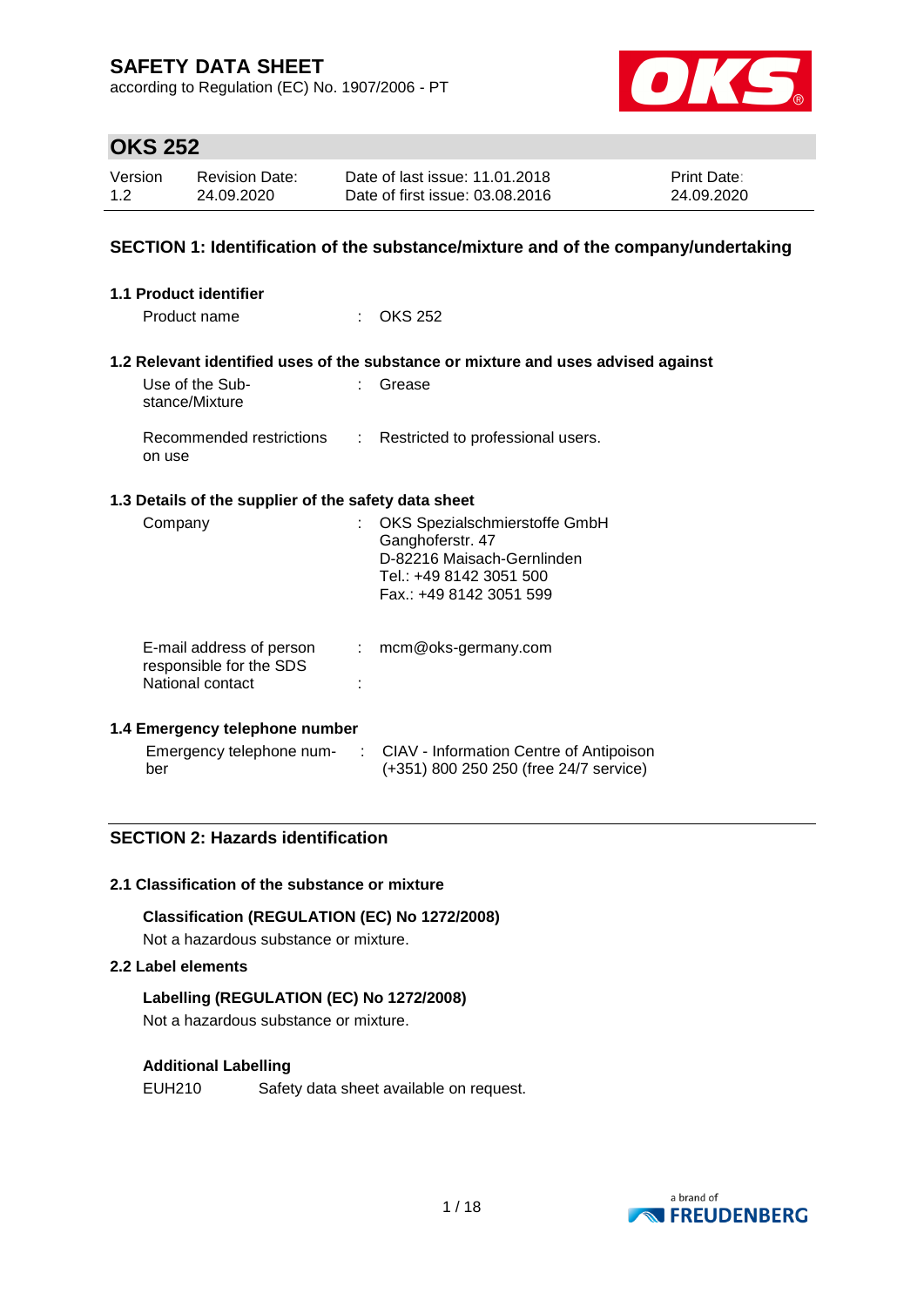according to Regulation (EC) No. 1907/2006 - PT



# **OKS 252**

| Version | <b>Revision Date:</b> | Date of last issue: 11.01.2018  | <b>Print Date:</b> |
|---------|-----------------------|---------------------------------|--------------------|
| 1.2     | 24.09.2020            | Date of first issue: 03.08.2016 | 24.09.2020         |

#### **2.3 Other hazards**

This substance/mixture contains no components considered to be either persistent, bioaccumulative and toxic (PBT), or very persistent and very bioaccumulative (vPvB) at levels of 0.1% or higher.

### **SECTION 3: Composition/information on ingredients**

#### **3.2 Mixtures**

Chemical nature : solid lubricant polyalkylene glycol oil silicate

#### **Components**

| Chemical name      | CAS-No.<br>EC-No.<br>Index-No.<br><b>Registration number</b> | Classification    | Concentration<br>limits<br>M-Factor<br><b>Notes</b> | Concentration<br>(% w/w) |  |  |  |  |
|--------------------|--------------------------------------------------------------|-------------------|-----------------------------------------------------|--------------------------|--|--|--|--|
| sodium benzoate    | 532-32-1<br>208-534-8<br>01-2119460683-35-<br><b>XXXX</b>    | Eye Irrit.2; H319 |                                                     | $>= 1 - 10$              |  |  |  |  |
|                    | Substances with a workplace exposure limit :                 |                   |                                                     |                          |  |  |  |  |
| calcium distearate | 1592-23-0<br>216-472-8                                       | Not classified    |                                                     | $>= 1 - < 10$            |  |  |  |  |

For explanation of abbreviations see section 16.

### **SECTION 4: First aid measures**

### **4.1 Description of first aid measures**

If inhaled : Remove person to fresh air. If signs/symptoms continue, get medical attention. Keep patient warm and at rest. If unconscious, place in recovery position and seek medical advice. Keep respiratory tract clear. If breathing is irregular or stopped, administer artificial respiration.

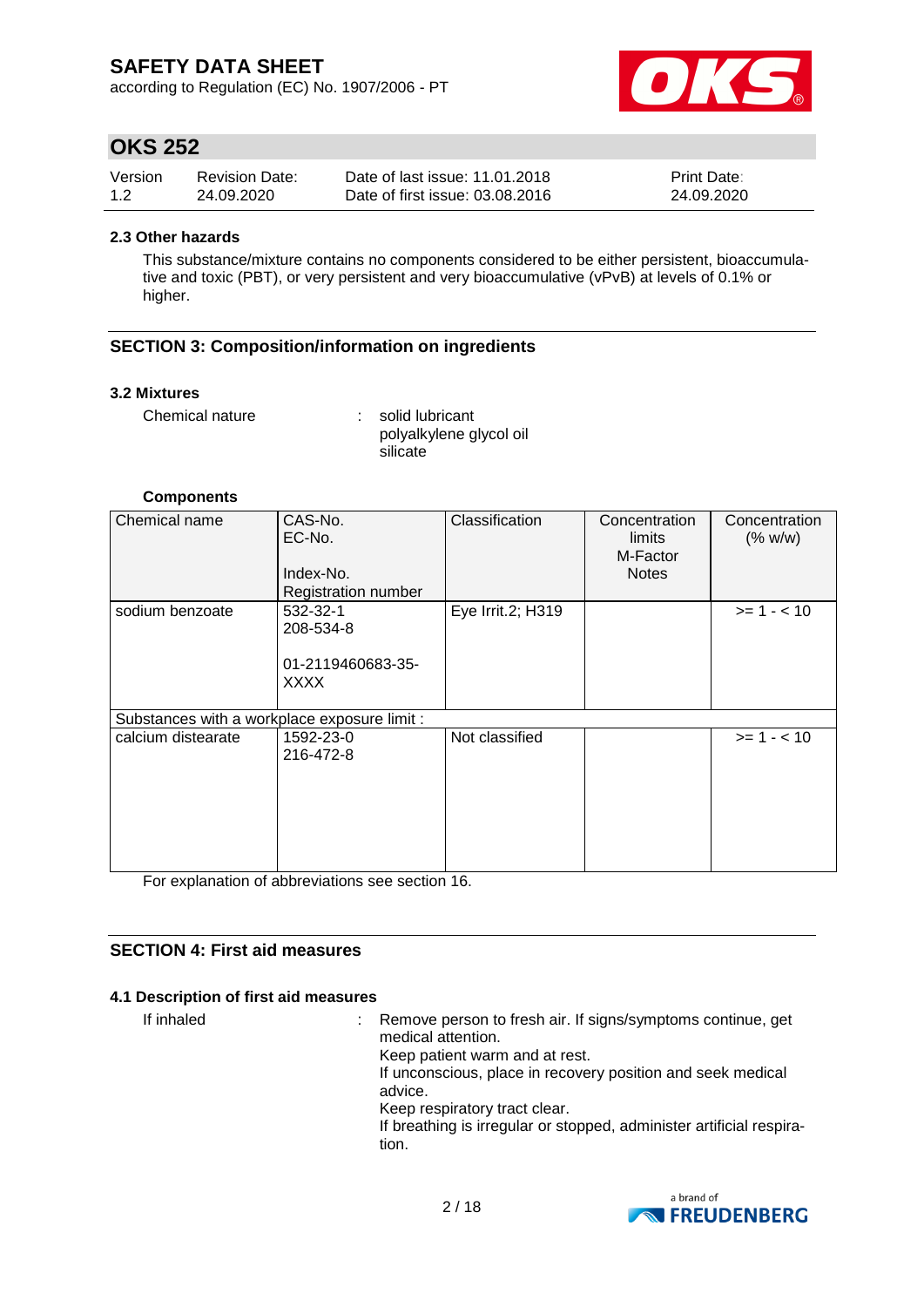according to Regulation (EC) No. 1907/2006 - PT



| Version<br><b>Revision Date:</b><br>1.2<br>24.09.2020     |            | Date of last issue: 11.01.2018<br>Date of first issue: 03.08.2016                                                                                                                                                                                    | <b>Print Date:</b><br>24.09.2020 |
|-----------------------------------------------------------|------------|------------------------------------------------------------------------------------------------------------------------------------------------------------------------------------------------------------------------------------------------------|----------------------------------|
| In case of skin contact                                   |            | Remove contaminated clothing. If irritation develops, get med-<br>ical attention.<br>Wash off with soap and water.<br>Wash clothing before reuse.<br>Thoroughly clean shoes before reuse.                                                            |                                  |
| In case of eye contact                                    |            | Rinse immediately with plenty of water, also under the eyelids,<br>for at least 10 minutes.<br>If eye irritation persists, consult a specialist.                                                                                                     |                                  |
| If swallowed                                              |            | Move the victim to fresh air.<br>If unconscious, place in recovery position and seek medical<br>advice.<br>Keep respiratory tract clear.<br>Do not induce vomiting without medical advice.<br>Never give anything by mouth to an unconscious person. |                                  |
|                                                           |            | 4.2 Most important symptoms and effects, both acute and delayed                                                                                                                                                                                      |                                  |
| Symptoms                                                  |            | No information available.                                                                                                                                                                                                                            |                                  |
| <b>Risks</b>                                              |            | None known.                                                                                                                                                                                                                                          |                                  |
| Treatment                                                 |            | 4.3 Indication of any immediate medical attention and special treatment needed<br>No information available.                                                                                                                                          |                                  |
| <b>SECTION 5: Firefighting measures</b>                   |            |                                                                                                                                                                                                                                                      |                                  |
| 5.1 Extinguishing media                                   |            |                                                                                                                                                                                                                                                      |                                  |
| Suitable extinguishing media                              | $\sim 100$ | Use water spray, alcohol-resistant foam, dry chemical or car-<br>bon dioxide.                                                                                                                                                                        |                                  |
| Unsuitable extinguishing<br>media                         |            | High volume water jet                                                                                                                                                                                                                                |                                  |
| 5.2 Special hazards arising from the substance or mixture |            |                                                                                                                                                                                                                                                      |                                  |
| Specific hazards during fire-<br>fighting                 |            | Fire may cause evolution of:<br>Carbon oxides<br>Metal oxides<br>Nitrogen oxides (NOx)<br>Oxides of phosphorus                                                                                                                                       |                                  |
| 5.3 Advice for firefighters                               |            |                                                                                                                                                                                                                                                      |                                  |
| Special protective equipment :<br>for firefighters        |            | In the event of fire, wear self-contained breathing apparatus.<br>Use personal protective equipment. Exposure to decomposi-<br>tion products may be a hazard to health.                                                                              |                                  |
| Further information                                       |            | Standard procedure for chemical fires.                                                                                                                                                                                                               |                                  |

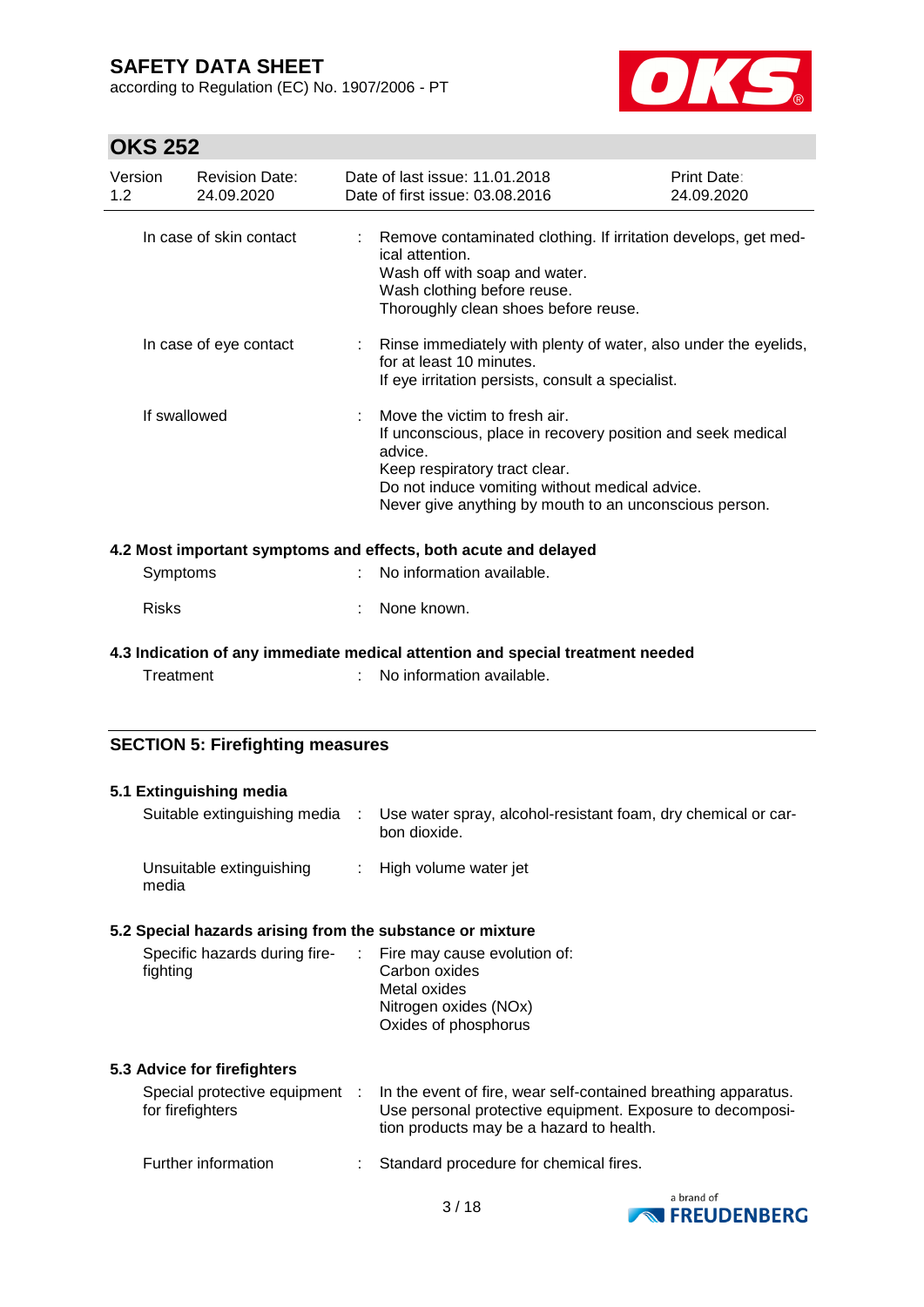according to Regulation (EC) No. 1907/2006 - PT



# **OKS 252**

| Version | Revision Date: | Date of last issue: 11.01.2018  | <b>Print Date:</b> |
|---------|----------------|---------------------------------|--------------------|
| 1.2     | 24.09.2020     | Date of first issue: 03.08.2016 | 24.09.2020         |

### **SECTION 6: Accidental release measures**

### **6.1 Personal precautions, protective equipment and emergency procedures**

| Use the indicated respiratory protection if the occupational<br>exposure limit is exceeded and/or in case of product release<br>(dust).<br>Do not breathe vapours, aerosols.<br>Refer to protective measures listed in sections 7 and 8. |
|------------------------------------------------------------------------------------------------------------------------------------------------------------------------------------------------------------------------------------------|
|------------------------------------------------------------------------------------------------------------------------------------------------------------------------------------------------------------------------------------------|

### **6.2 Environmental precautions**

| Environmental precautions |  | : Do not allow contact with soil, surface or ground water.<br>If the product contaminates rivers and lakes or drains inform<br>respective authorities. |
|---------------------------|--|--------------------------------------------------------------------------------------------------------------------------------------------------------|
|---------------------------|--|--------------------------------------------------------------------------------------------------------------------------------------------------------|

### **6.3 Methods and material for containment and cleaning up**

| Methods for cleaning up | Clean up promptly by sweeping or vacuum.          |
|-------------------------|---------------------------------------------------|
|                         | Keep in suitable, closed containers for disposal. |

### **6.4 Reference to other sections**

For personal protection see section 8.

### **SECTION 7: Handling and storage**

### **7.1 Precautions for safe handling**

| Advice on safe handling | : Avoid contact with skin and eyes.<br>For personal protection see section 8.<br>Smoking, eating and drinking should be prohibited in the ap-<br>plication area.<br>Wash hands and face before breaks and immediately after<br>handling the product.<br>Do not ingest.<br>Do not repack.<br>These safety instructions also apply to empty packaging which<br>may still contain product residues.<br>Keep container closed when not in use. |
|-------------------------|--------------------------------------------------------------------------------------------------------------------------------------------------------------------------------------------------------------------------------------------------------------------------------------------------------------------------------------------------------------------------------------------------------------------------------------------|
| Hygiene measures        | : Wash face, hands and any exposed skin thoroughly after<br>handling.                                                                                                                                                                                                                                                                                                                                                                      |

### **7.2 Conditions for safe storage, including any incompatibilities**

| Requirements for storage | Store in original container. Keep container closed when not in |
|--------------------------|----------------------------------------------------------------|
| areas and containers     | use. Keep in a dry, cool and well-ventilated place. Containers |
|                          | which are opened must be carefully resealed and kept upright   |

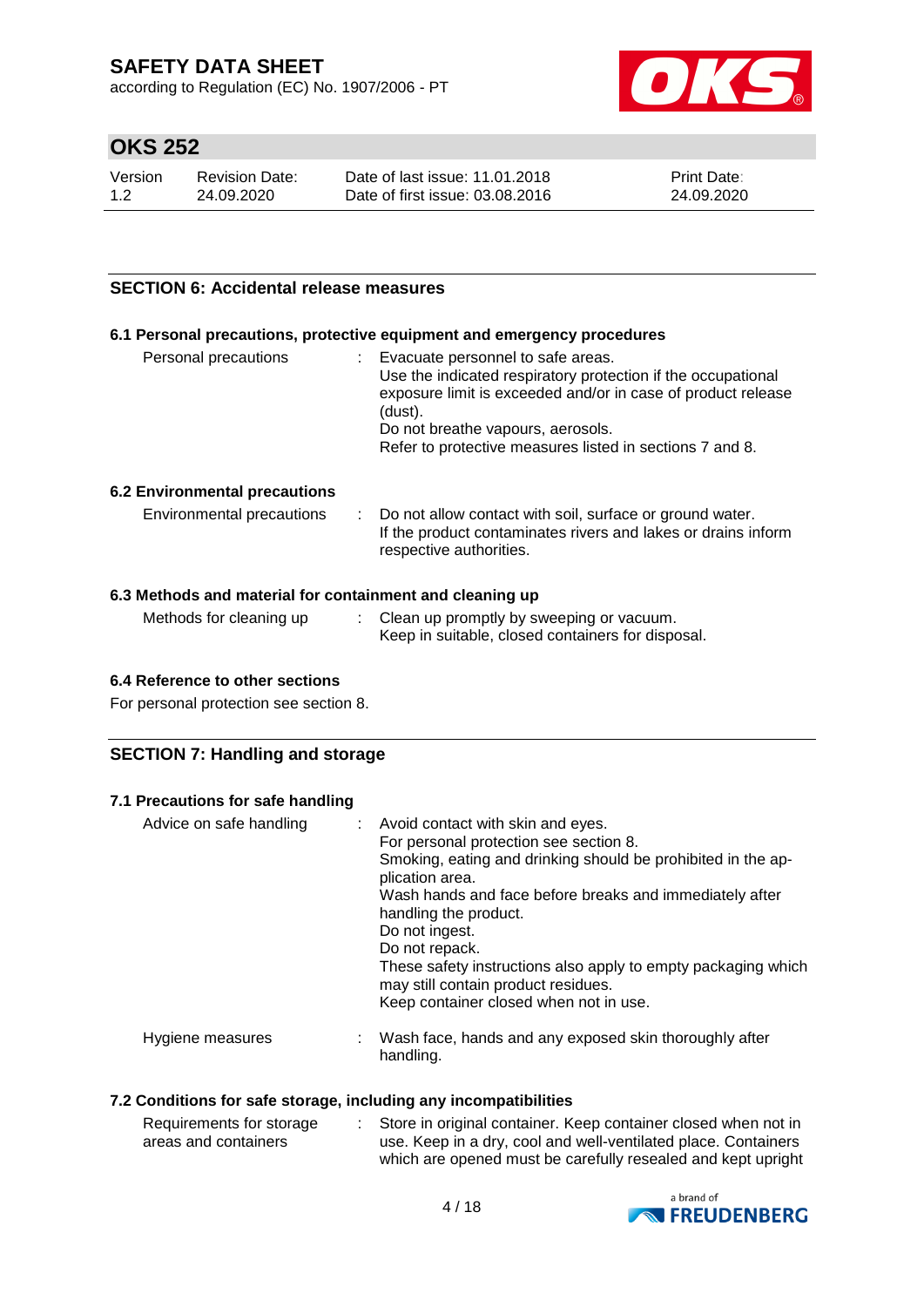according to Regulation (EC) No. 1907/2006 - PT



# **OKS 252**

| Version<br>1.2 | <b>Revision Date:</b><br>24.09.2020        | Date of last issue: 11.01.2018<br>Date of first issue: 03.08.2016                                                          | <b>Print Date:</b><br>24.09.2020 |  |
|----------------|--------------------------------------------|----------------------------------------------------------------------------------------------------------------------------|----------------------------------|--|
|                |                                            | to prevent leakage. Store in accordance with the particular<br>national regulations. Keep in properly labelled containers. |                                  |  |
|                | 7.3 Specific end use(s)<br>Specific use(s) | Specific instructions for handling, not required.                                                                          |                                  |  |

### **SECTION 8: Exposure controls/personal protection**

### **8.1 Control parameters**

### **Occupational Exposure Limits**

| Components          | CAS-No.                                                                                                                                                                                       | Value type (Form<br>of exposure) | Control parameters | <b>Basis</b>             |  |  |
|---------------------|-----------------------------------------------------------------------------------------------------------------------------------------------------------------------------------------------|----------------------------------|--------------------|--------------------------|--|--|
| calcium distearate  | 1592-23-0                                                                                                                                                                                     | VLE-MP                           | $10 \text{ mg/m}$  | PT OEL<br>$(2007-03-26)$ |  |  |
| Further information | Not including stearates from toxic metals, Substances that are not classified<br>as carcinogenic for humans., irritation of the upper respiratory tract, Eye irrita-<br>tion, Skin irritation |                                  |                    |                          |  |  |

### **Derived No Effect Level (DNEL) according to Regulation (EC) No. 1907/2006:**

| Substance name                           | End Use   | Exposure routes | Potential health ef-<br>fects | Value                 |
|------------------------------------------|-----------|-----------------|-------------------------------|-----------------------|
| Polypropylene glycol<br>(40) butyl ether | Workers   | Inhalation      | Long-term systemic<br>effects | $2,9$ mg/m $3$        |
|                                          | Workers   | Skin contact    | Long-term systemic<br>effects | $0,83$ mg/kg          |
|                                          | Consumers | Skin contact    | Long-term systemic<br>effects | $0,42$ mg/kg          |
|                                          | Consumers | Ingestion       | Long-term systemic<br>effects | $0,42$ mg/kg          |
|                                          | Consumers | Ingestion       | Acute systemic ef-<br>fects   | $2,5$ mg/kg           |
| sodium benzoate                          | Workers   | Inhalation      | Long-term systemic<br>effects | $3$ mg/m $3$          |
|                                          | Workers   | Inhalation      | Long-term local ef-<br>fects  | $0,1 \, \text{mg/m3}$ |
|                                          | Workers   | Skin contact    | Long-term systemic<br>effects | 62,5 mg/kg<br>bw/day  |

### **Predicted No Effect Concentration (PNEC) according to Regulation (EC) No. 1907/2006:**

| Substance name                           | <b>Environmental Compartment</b>                          | Value                |
|------------------------------------------|-----------------------------------------------------------|----------------------|
| Polypropylene glycol (40) butyl<br>ether | Fresh water                                               | $0,333 \text{ mg/l}$ |
|                                          | Marine water                                              | $0,0333$ mg/l        |
|                                          | Intermittent use/release                                  | $3,33$ mg/l          |
|                                          | Microbiological Activity in Sewage Treat-<br>ment Systems | 100 mg/l             |
|                                          | Fresh water sediment                                      | 5,02 mg/kg           |
|                                          | Marine sediment                                           | 0,502 mg/kg          |

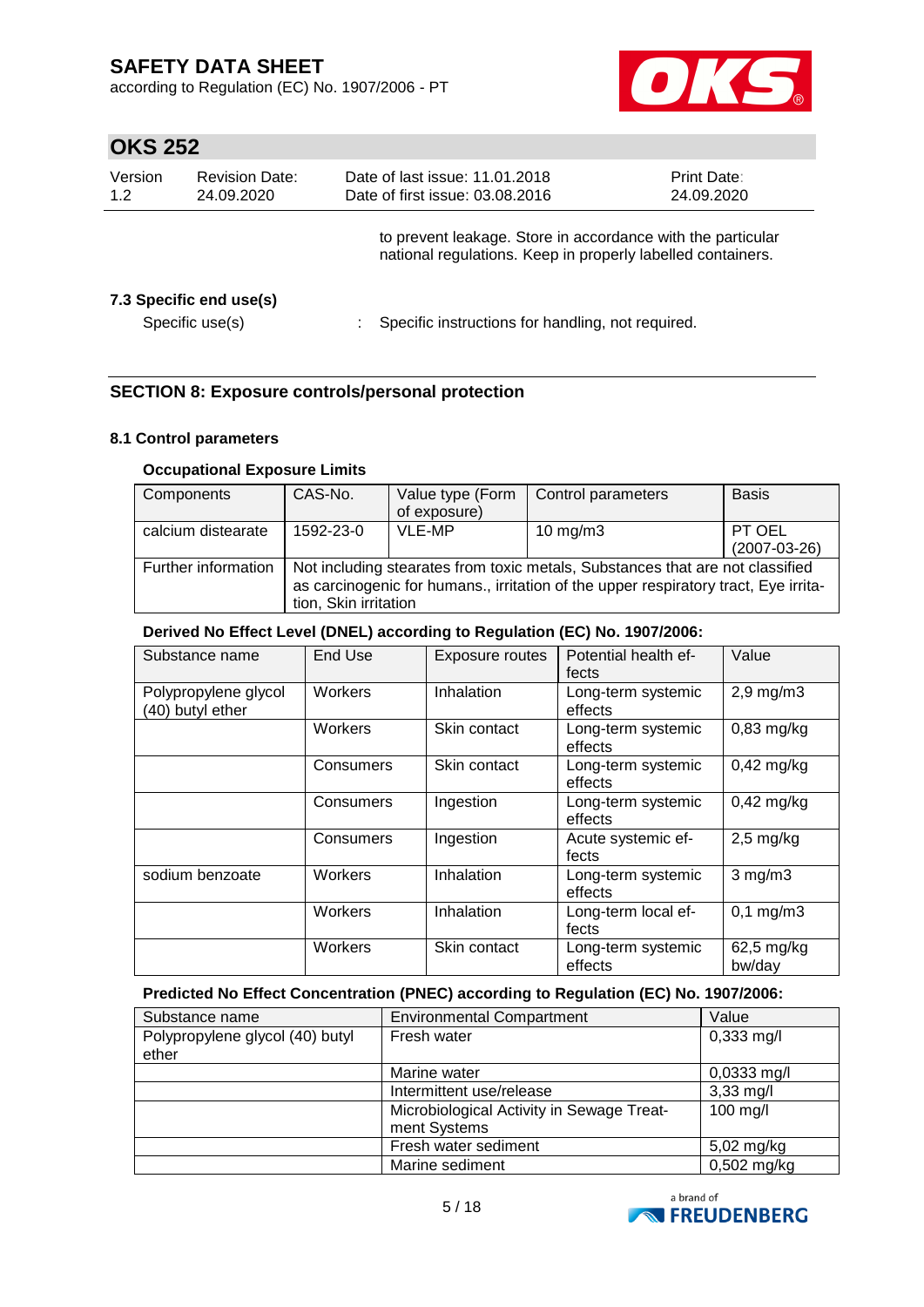according to Regulation (EC) No. 1907/2006 - PT



# **OKS 252**

| Version | <b>Revision Date:</b> | Date of last issue: 11.01.2018  | <b>Print Date:</b> |
|---------|-----------------------|---------------------------------|--------------------|
| 1.2     | 24.09.2020            | Date of first issue: 03.08.2016 | 24.09.2020         |

|                 | Soil                                      | $0,809$ mg/kg   |
|-----------------|-------------------------------------------|-----------------|
| sodium benzoate | Fresh water                               | $0,13$ mg/l     |
|                 | Marine water                              | $0,013$ mg/l    |
|                 | Intermittent use/release                  | $0,305$ mg/l    |
|                 | Microbiological Activity in Sewage Treat- | $10$ mg/l       |
|                 | ment Systems                              |                 |
|                 | Fresh water sediment                      | 1,76 mg/kg      |
|                 | Marine sediment                           | $0,176$ mg/kg   |
|                 | Soil                                      | 0,276 mg/kg dry |
|                 |                                           | weight (d.w.)   |
|                 | Oral                                      | 300 mg/kg       |

### **8.2 Exposure controls**

| <b>Engineering measures</b><br>none                                   |                           |                                                                                                                                                                                                                                                                                                                                                                              |
|-----------------------------------------------------------------------|---------------------------|------------------------------------------------------------------------------------------------------------------------------------------------------------------------------------------------------------------------------------------------------------------------------------------------------------------------------------------------------------------------------|
| Personal protective equipment                                         |                           |                                                                                                                                                                                                                                                                                                                                                                              |
| Eye protection                                                        | ÷.                        | Tightly fitting safety goggles                                                                                                                                                                                                                                                                                                                                               |
| Hand protection<br>Material<br>Break through time<br>Protective index |                           | Nitrile rubber<br>$> 10$ min<br>Class 1                                                                                                                                                                                                                                                                                                                                      |
| <b>Remarks</b>                                                        | $\mathbb{R}^{\mathbb{Z}}$ | For prolonged or repeated contact use protective gloves. The<br>break through time depends amongst other things on the<br>material, the thickness and the type of glove and therefore<br>has to be measured for each case.<br>The selected protective gloves have to satisfy the specifica-<br>tions of Regulation (EU) 2016/425 and the standard EN 374<br>derived from it. |
| Respiratory protection                                                |                           | Not required; except in case of aerosol formation.                                                                                                                                                                                                                                                                                                                           |
| Filter type                                                           |                           | Filter type P                                                                                                                                                                                                                                                                                                                                                                |
| Protective measures                                                   | ÷                         | The type of protective equipment must be selected according<br>to the concentration and amount of the dangerous substance<br>at the specific workplace.<br>Choose body protection in relation to its type, to the concen-<br>tration and amount of dangerous substances, and to the spe-<br>cific work-place.                                                                |

### **SECTION 9: Physical and chemical properties**

### **9.1 Information on basic physical and chemical properties**

Appearance : paste

a brand of **EXPREUDENBERG**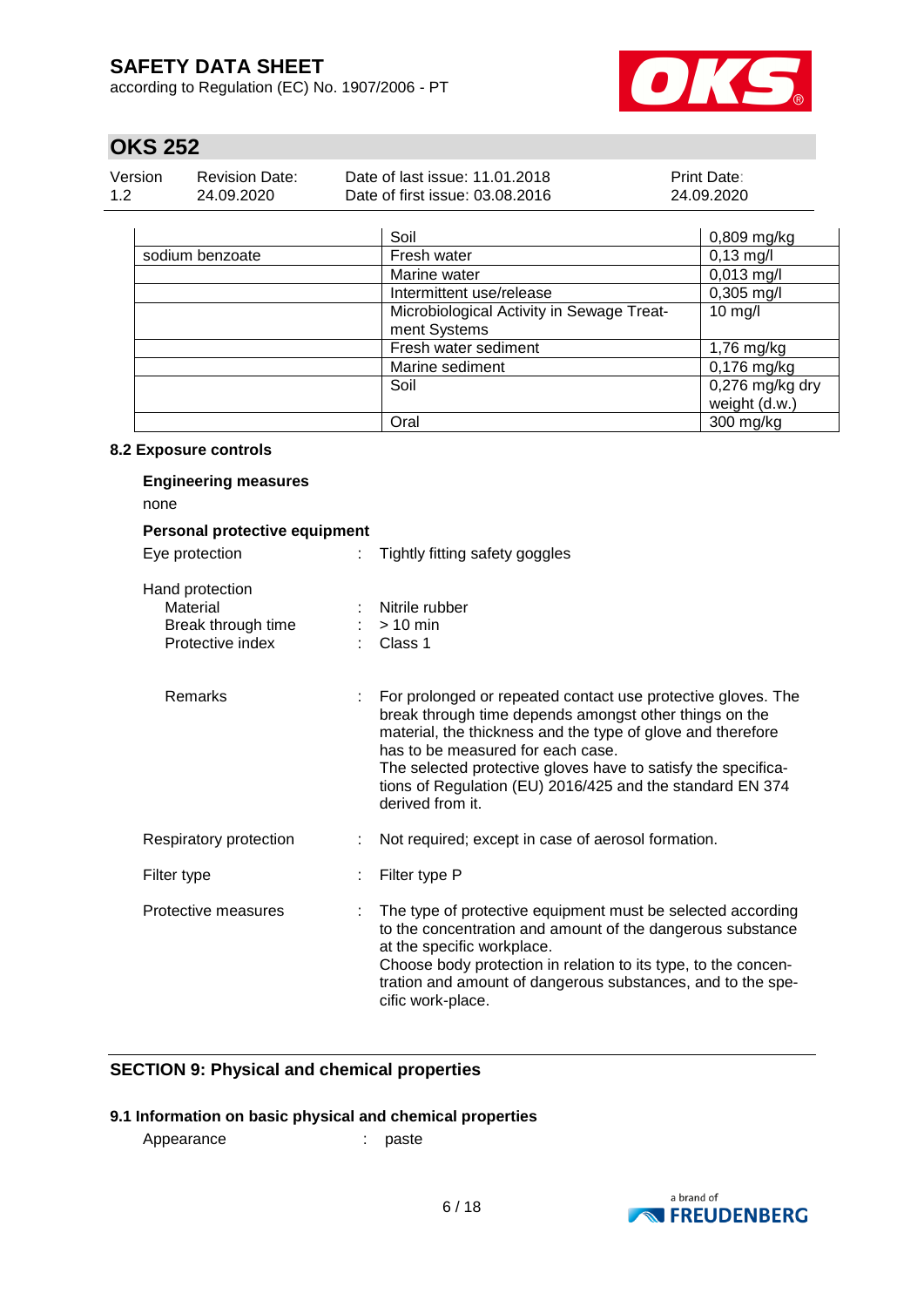according to Regulation (EC) No. 1907/2006 - PT



| Version<br><b>Revision Date:</b><br>1.2<br>24.09.2020 |                     | Date of last issue: 11.01.2018<br>Date of first issue: 03.08.2016 | Print Date:<br>24.09.2020 |                                                                         |  |
|-------------------------------------------------------|---------------------|-------------------------------------------------------------------|---------------------------|-------------------------------------------------------------------------|--|
|                                                       | Colour              |                                                                   | ÷,                        | grey                                                                    |  |
|                                                       | Odour               |                                                                   |                           | characteristic                                                          |  |
|                                                       |                     | <b>Odour Threshold</b>                                            |                           | No data available                                                       |  |
|                                                       | pH                  |                                                                   | ÷                         | No data available                                                       |  |
|                                                       |                     | Melting point/range                                               |                           | No data available                                                       |  |
|                                                       |                     | Boiling point/boiling range                                       | ÷                         | No data available                                                       |  |
|                                                       | Flash point         |                                                                   |                           | Not applicable                                                          |  |
|                                                       |                     | Evaporation rate                                                  |                           | No data available                                                       |  |
|                                                       |                     | Flammability (solid, gas)                                         |                           | <b>Combustible Solids</b>                                               |  |
|                                                       |                     | Upper explosion limit / Upper<br>flammability limit               | ÷.                        | No data available                                                       |  |
|                                                       |                     | Lower explosion limit / Lower<br>flammability limit               | $\sim 10$                 | No data available                                                       |  |
|                                                       |                     | Vapour pressure                                                   | ÷                         | < 0,001 hPa (20 $^{\circ}$ C)                                           |  |
|                                                       |                     | Relative vapour density                                           | ÷                         | No data available                                                       |  |
|                                                       |                     | Relative density                                                  | ÷                         | 1,58 $(20 °C)$<br>Reference substance: Water<br>The value is calculated |  |
|                                                       | Density             |                                                                   |                           | 1,58 g/cm3<br>(20 °C)                                                   |  |
|                                                       | <b>Bulk density</b> |                                                                   |                           | No data available                                                       |  |
|                                                       | Solubility(ies)     | Water solubility                                                  |                           | insoluble                                                               |  |
|                                                       |                     | Solubility in other solvents                                      | ÷                         | No data available                                                       |  |
|                                                       | octanol/water       | Partition coefficient: n-                                         |                           | No data available                                                       |  |
|                                                       |                     | Auto-ignition temperature                                         | ÷                         | No data available                                                       |  |
|                                                       |                     | Decomposition temperature                                         |                           | No data available                                                       |  |
|                                                       | Viscosity           | Viscosity, dynamic                                                |                           | No data available                                                       |  |

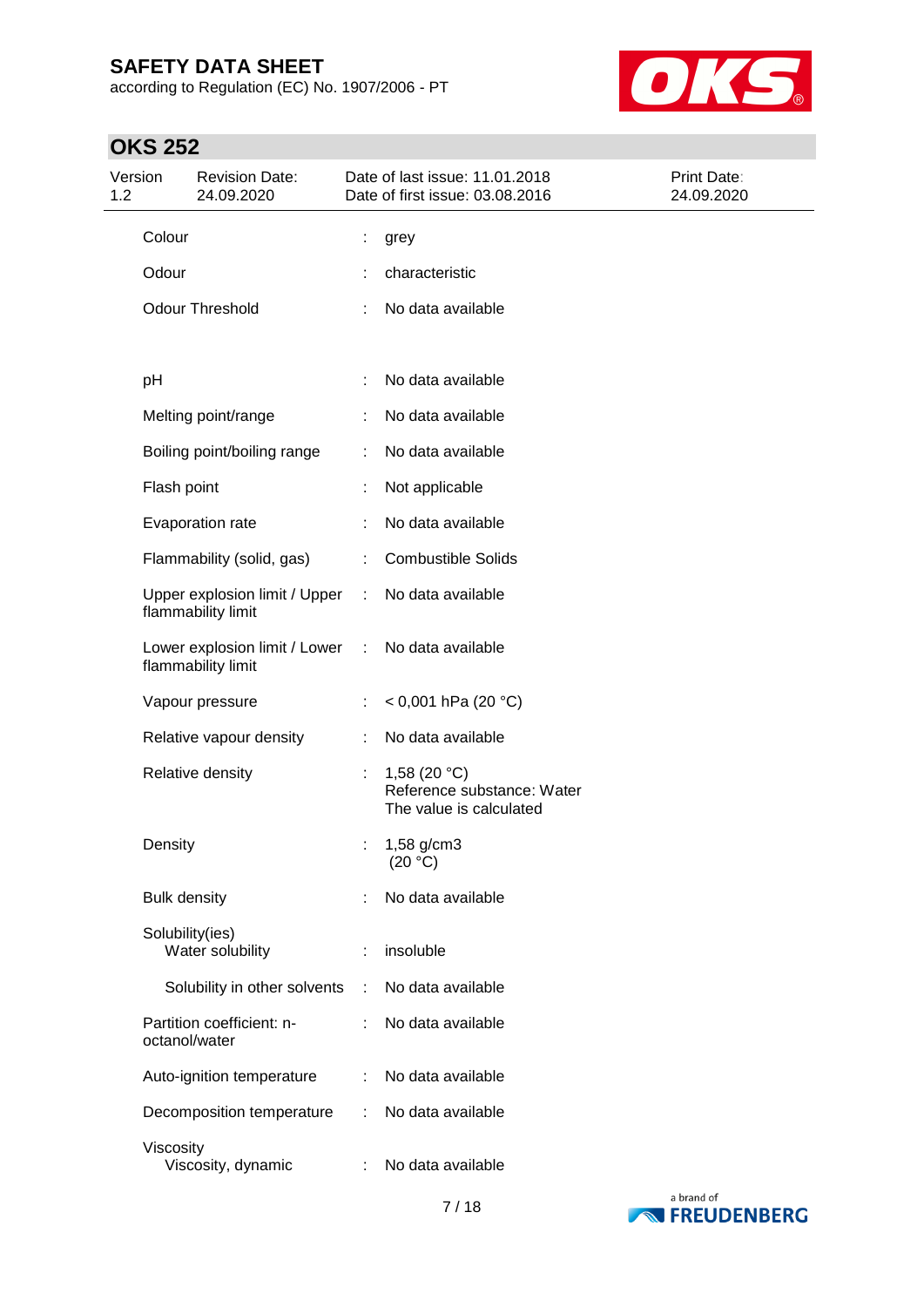according to Regulation (EC) No. 1907/2006 - PT



# **OKS 252**

| Version<br>1.2 | <b>Revision Date:</b><br>24.09.2020        | Date of last issue: 11.01.2018<br>Print Date:<br>Date of first issue: 03.08.2016<br>24.09.2020 |  |  |
|----------------|--------------------------------------------|------------------------------------------------------------------------------------------------|--|--|
|                | Viscosity, kinematic                       | No data available<br>÷                                                                         |  |  |
|                | <b>Explosive properties</b>                | Not explosive<br>÷                                                                             |  |  |
|                | Oxidizing properties                       | No data available<br>÷                                                                         |  |  |
|                | 9.2 Other information<br>Sublimation point | No data available<br>÷                                                                         |  |  |
|                | Self-ignition                              | No data available<br>÷                                                                         |  |  |

### **SECTION 10: Stability and reactivity**

| 10.1 Reactivity<br>No hazards to be specially mentioned.          |                                                               |
|-------------------------------------------------------------------|---------------------------------------------------------------|
| <b>10.2 Chemical stability</b><br>Stable under normal conditions. |                                                               |
| 10.3 Possibility of hazardous reactions                           |                                                               |
| Hazardous reactions                                               | : No dangerous reaction known under conditions of normal use. |
| <b>10.4 Conditions to avoid</b>                                   |                                                               |
| Conditions to avoid                                               | : No conditions to be specially mentioned.                    |
| 10.5 Incompatible materials                                       |                                                               |
| Materials to avoid                                                | : No materials to be especially mentioned.                    |
| 10.6 Hazardous decomposition products                             |                                                               |
| No decomposition if stored and applied as directed.               |                                                               |

### **SECTION 11: Toxicological information**

### **11.1 Information on toxicological effects**

### **Acute toxicity**

#### **Product:**

| Acute inhalation toxicity | : Remarks: This information is not available. |
|---------------------------|-----------------------------------------------|
| Acute dermal toxicity     | : Remarks: This information is not available. |

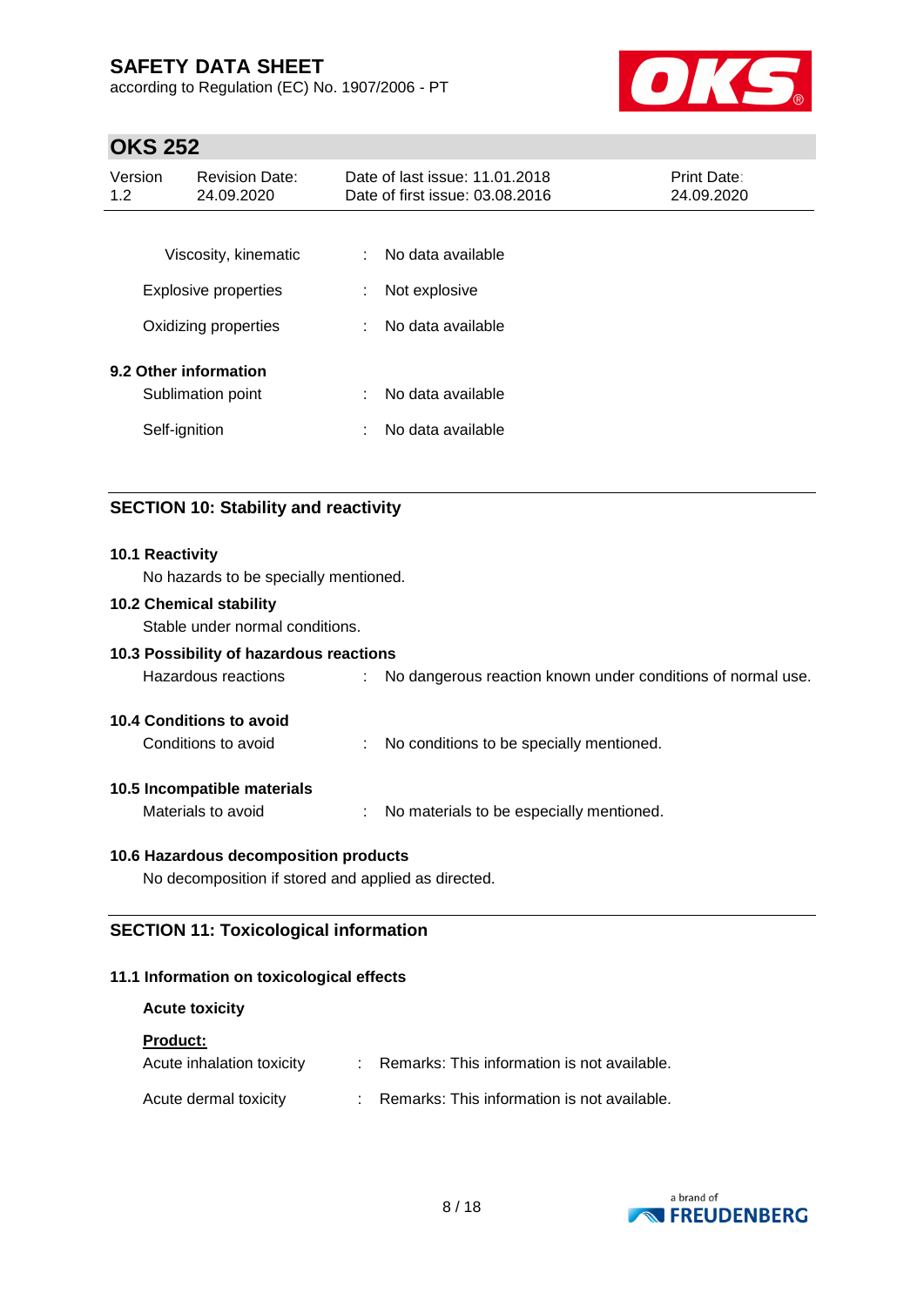according to Regulation (EC) No. 1907/2006 - PT



| 1.2 | Version          | <b>Revision Date:</b><br>24.09.2020 |    | Date of last issue: 11.01.2018<br>Date of first issue: 03.08.2016                                      | Print Date:<br>24.09.2020 |
|-----|------------------|-------------------------------------|----|--------------------------------------------------------------------------------------------------------|---------------------------|
|     | Components:      |                                     |    |                                                                                                        |                           |
|     |                  | sodium benzoate:                    |    |                                                                                                        |                           |
|     |                  | Acute oral toxicity                 | t. | LD50 (Rat): 3.450 mg/kg                                                                                |                           |
|     |                  | calcium distearate:                 |    |                                                                                                        |                           |
|     |                  | Acute oral toxicity                 |    | : LD50 (Rat): 5.000 mg/kg<br>Assessment: The substance or mixture has no acute oral tox-<br>icity      |                           |
|     |                  | Acute inhalation toxicity           | ÷  | $LC50$ (Rat): $> 200$ mg/l<br>Exposure time: 1 h<br>Test atmosphere: dust/mist                         |                           |
|     |                  | Acute dermal toxicity               | ÷  | LD50 (Rabbit): $> 2.000$ mg/kg<br>Assessment: The substance or mixture has no acute dermal<br>toxicity |                           |
|     |                  | <b>Skin corrosion/irritation</b>    |    |                                                                                                        |                           |
|     | Product:         |                                     |    |                                                                                                        |                           |
|     | Remarks          |                                     |    | This information is not available.                                                                     |                           |
|     |                  | Components:                         |    |                                                                                                        |                           |
|     |                  | sodium benzoate:                    |    |                                                                                                        |                           |
|     | <b>Species</b>   |                                     |    | Rabbit                                                                                                 |                           |
|     |                  | Assessment                          |    | No skin irritation                                                                                     |                           |
|     | Method<br>Result |                                     |    | <b>OECD Test Guideline 404</b><br>No skin irritation                                                   |                           |
|     | <b>GLP</b>       |                                     |    | yes                                                                                                    |                           |
|     |                  | calcium distearate:                 |    |                                                                                                        |                           |
|     | <b>Species</b>   |                                     |    | Rabbit                                                                                                 |                           |
|     | Result           | Assessment                          |    | No skin irritation<br>No skin irritation                                                               |                           |
|     |                  | Serious eye damage/eye irritation   |    |                                                                                                        |                           |
|     | Product:         |                                     |    |                                                                                                        |                           |
|     | Remarks          |                                     |    | This information is not available.                                                                     |                           |
|     |                  | Components:                         |    |                                                                                                        |                           |
|     |                  | sodium benzoate:                    |    |                                                                                                        |                           |
|     | <b>Species</b>   |                                     |    | Rabbit                                                                                                 |                           |
|     |                  | Assessment                          |    | Irritating to eyes.                                                                                    |                           |
|     | Method<br>Result |                                     |    | OECD Test Guideline 405<br>Irritating to eyes.                                                         |                           |

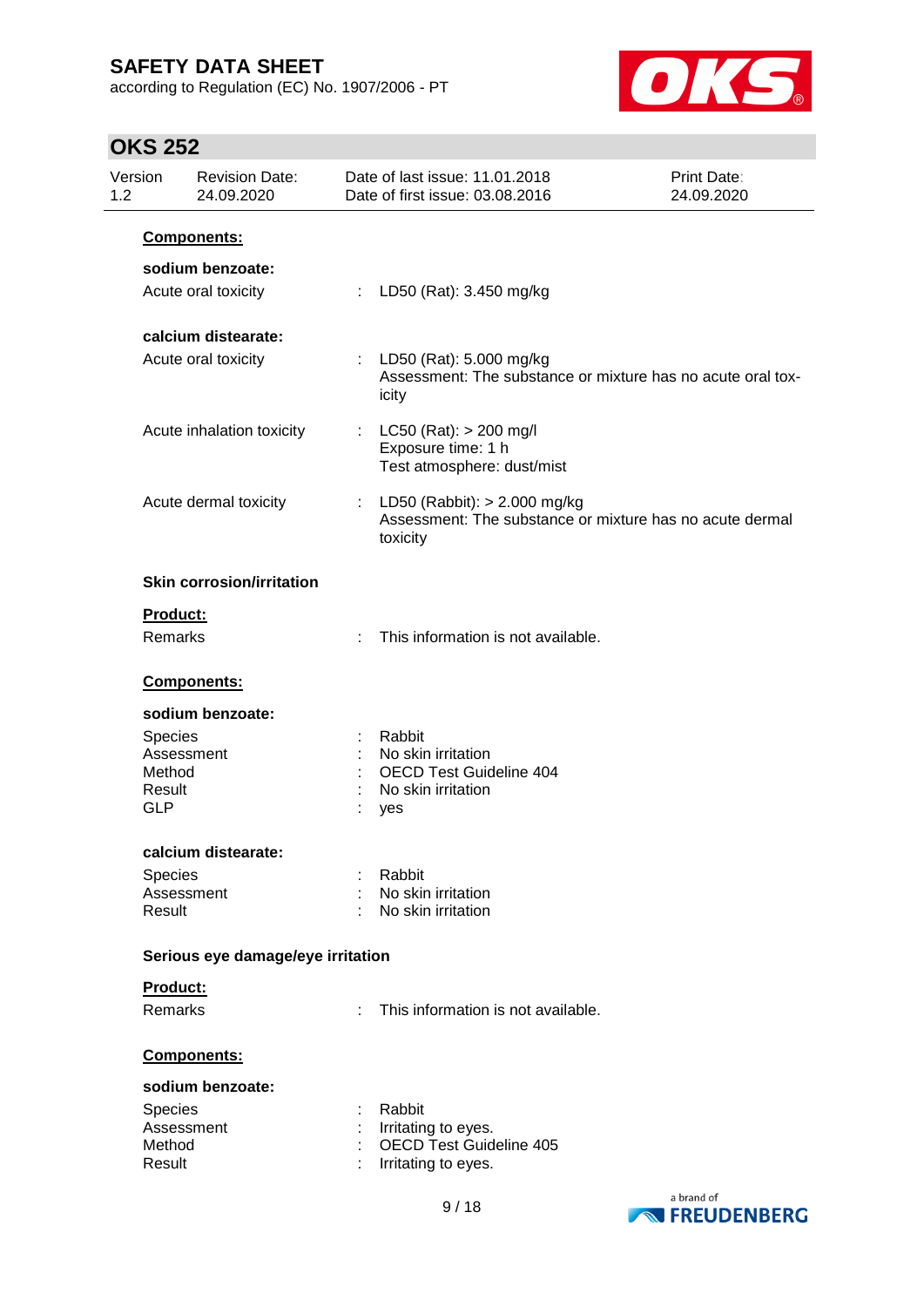according to Regulation (EC) No. 1907/2006 - PT



# **OKS 252**

| UNJ 232        |                                          |                                                                                                                          |                           |  |  |  |  |
|----------------|------------------------------------------|--------------------------------------------------------------------------------------------------------------------------|---------------------------|--|--|--|--|
| Version<br>1.2 | <b>Revision Date:</b><br>24.09.2020      | Date of last issue: 11.01.2018<br>Date of first issue: 03.08.2016                                                        | Print Date:<br>24.09.2020 |  |  |  |  |
|                |                                          |                                                                                                                          |                           |  |  |  |  |
|                | calcium distearate:                      |                                                                                                                          |                           |  |  |  |  |
| <b>Species</b> |                                          | Rabbit                                                                                                                   |                           |  |  |  |  |
|                | Assessment                               | No eye irritation                                                                                                        |                           |  |  |  |  |
| Result         |                                          | No eye irritation                                                                                                        |                           |  |  |  |  |
|                | <b>Respiratory or skin sensitisation</b> |                                                                                                                          |                           |  |  |  |  |
|                | Product:                                 |                                                                                                                          |                           |  |  |  |  |
|                | Remarks                                  | This information is not available.                                                                                       |                           |  |  |  |  |
|                | Components:                              |                                                                                                                          |                           |  |  |  |  |
|                | sodium benzoate:                         |                                                                                                                          |                           |  |  |  |  |
|                | <b>Species</b>                           | Guinea pig                                                                                                               |                           |  |  |  |  |
|                | Assessment                               | Did not cause sensitisation on laboratory animals.                                                                       |                           |  |  |  |  |
| Result         |                                          | Did not cause sensitisation on laboratory animals.                                                                       |                           |  |  |  |  |
|                | calcium distearate:                      |                                                                                                                          |                           |  |  |  |  |
|                | <b>Exposure routes</b>                   | Dermal                                                                                                                   |                           |  |  |  |  |
|                | Species                                  | Guinea pig                                                                                                               |                           |  |  |  |  |
|                | Assessment                               | Does not cause skin sensitisation.                                                                                       |                           |  |  |  |  |
| Result         |                                          | Does not cause skin sensitisation.                                                                                       |                           |  |  |  |  |
|                | <b>Germ cell mutagenicity</b>            |                                                                                                                          |                           |  |  |  |  |
|                | <b>Product:</b>                          |                                                                                                                          |                           |  |  |  |  |
|                | Genotoxicity in vitro                    | Remarks: No data available                                                                                               |                           |  |  |  |  |
|                | Genotoxicity in vivo                     | Remarks: No data available                                                                                               |                           |  |  |  |  |
|                | Components:                              |                                                                                                                          |                           |  |  |  |  |
|                | sodium benzoate:                         |                                                                                                                          |                           |  |  |  |  |
|                | Genotoxicity in vitro                    | Test Type: Ames test<br>÷.<br>Test system: Salmonella typhimurium<br>Method: OECD Test Guideline 471<br>Result: negative |                           |  |  |  |  |
|                |                                          |                                                                                                                          |                           |  |  |  |  |
|                | Genotoxicity in vivo                     | Test Type: in vivo assay<br>Species: Rat                                                                                 |                           |  |  |  |  |
|                |                                          | Method: OECD Test Guideline 475                                                                                          |                           |  |  |  |  |

Germ cell mutagenicity- As-: Tests on bacterial or mammalian cell cultures did not show sessment mutagenic effects.

Result: negative

#### **calcium distearate:**

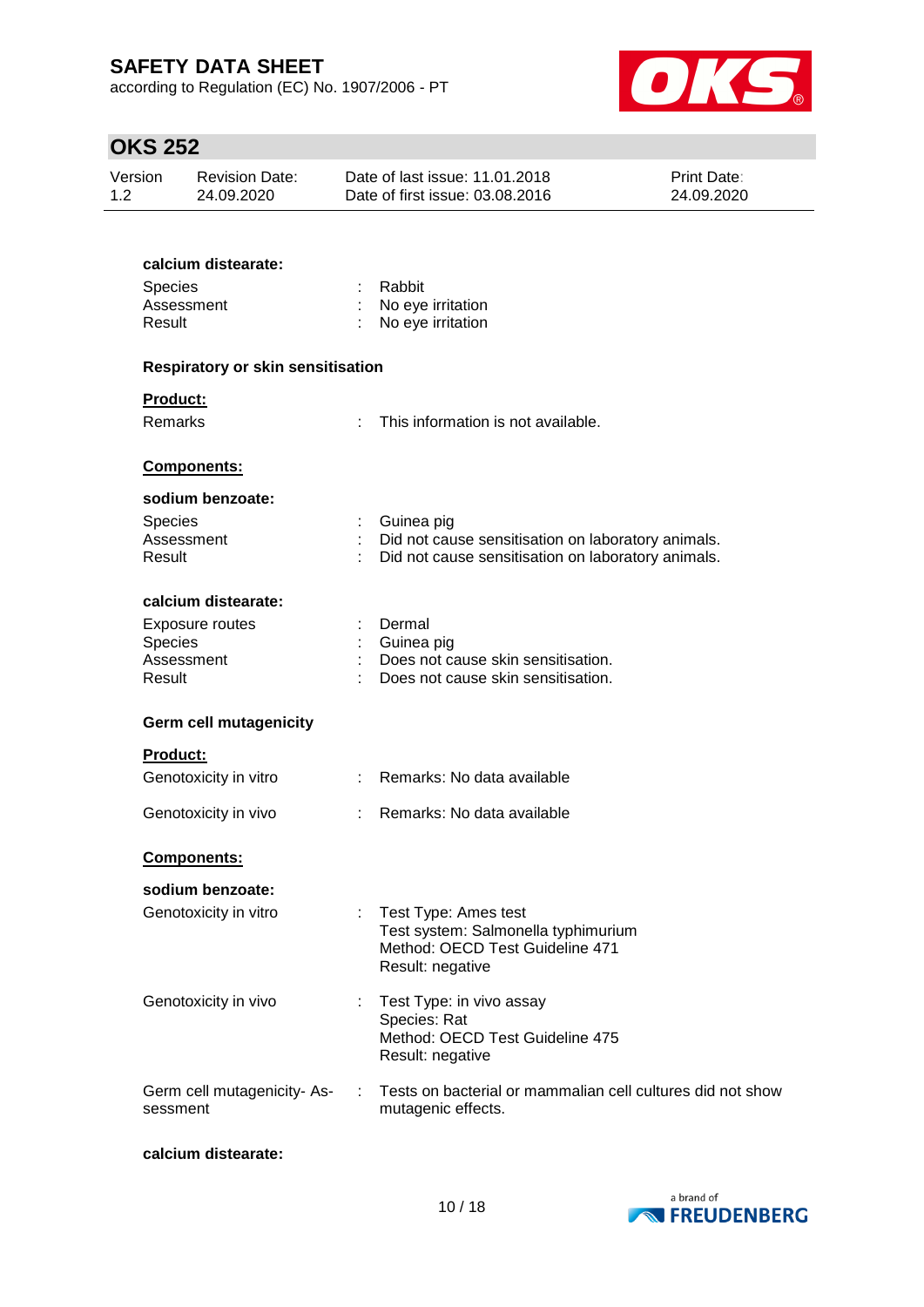according to Regulation (EC) No. 1907/2006 - PT



| Version<br>1.2 |                            | <b>Revision Date:</b><br>24.09.2020                |                               | Date of last issue: 11.01.2018<br>Date of first issue: 03.08.2016                | Print Date:<br>24.09.2020 |
|----------------|----------------------------|----------------------------------------------------|-------------------------------|----------------------------------------------------------------------------------|---------------------------|
|                | sessment                   | Germ cell mutagenicity-As-                         | ÷                             | Tests on bacterial or mammalian cell cultures did not show<br>mutagenic effects. |                           |
|                |                            | Carcinogenicity                                    |                               |                                                                                  |                           |
|                | Product:<br><b>Remarks</b> |                                                    | ÷                             | No data available                                                                |                           |
|                |                            | Components:                                        |                               |                                                                                  |                           |
|                | ment                       | sodium benzoate:<br>Carcinogenicity - Assess-      |                               | : No evidence of carcinogenicity in animal studies.                              |                           |
|                | ment                       | calcium distearate:<br>Carcinogenicity - Assess-   | $\mathcal{L}^{\mathcal{L}}$ . | No evidence of carcinogenicity in animal studies.                                |                           |
|                |                            | <b>Reproductive toxicity</b>                       |                               |                                                                                  |                           |
|                | <b>Product:</b>            | Effects on fertility                               |                               | : Remarks: No data available                                                     |                           |
|                | ment                       | Effects on foetal develop-                         |                               | : Remarks: No data available                                                     |                           |
|                |                            | Components:                                        |                               |                                                                                  |                           |
|                | sessment                   | sodium benzoate:<br>Reproductive toxicity - As-    |                               |                                                                                  |                           |
|                | Fertility                  | Teratogenicity                                     |                               | No toxicity to reproduction<br>No effects on or via lactation                    |                           |
|                | sessment                   | calcium distearate:<br>Reproductive toxicity - As- |                               |                                                                                  |                           |
|                | Fertility                  | Teratogenicity                                     |                               | No toxicity to reproduction<br>No effects on or via lactation                    |                           |

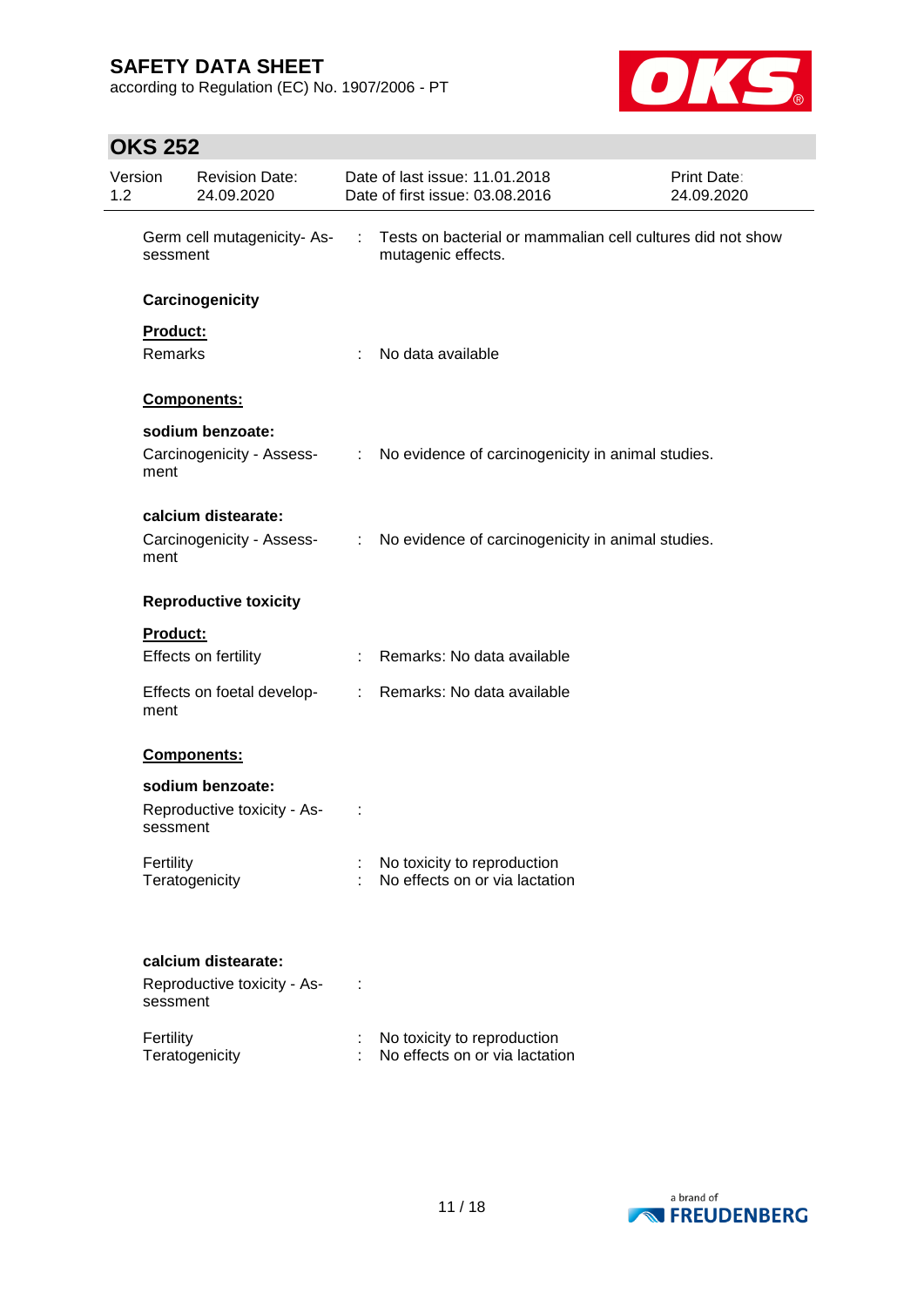according to Regulation (EC) No. 1907/2006 - PT



# **OKS 252**

| 1.2 | Version                    | <b>Revision Date:</b><br>24.09.2020                          |   | Date of last issue: 11.01.2018<br>Date of first issue: 03.08.2016                                   | <b>Print Date:</b><br>24.09.2020 |
|-----|----------------------------|--------------------------------------------------------------|---|-----------------------------------------------------------------------------------------------------|----------------------------------|
|     |                            | <b>STOT - single exposure</b>                                |   |                                                                                                     |                                  |
|     |                            | Components:                                                  |   |                                                                                                     |                                  |
|     | Assessment                 | calcium distearate:                                          |   | The substance or mixture is not classified as specific target<br>organ toxicant, single exposure.   |                                  |
|     |                            | <b>STOT - repeated exposure</b>                              |   |                                                                                                     |                                  |
|     |                            | Components:                                                  |   |                                                                                                     |                                  |
|     | Assessment                 | calcium distearate:                                          |   | The substance or mixture is not classified as specific target<br>organ toxicant, repeated exposure. |                                  |
|     |                            | <b>Repeated dose toxicity</b>                                |   |                                                                                                     |                                  |
|     | Product:<br><b>Remarks</b> |                                                              |   | This information is not available.                                                                  |                                  |
|     |                            | <b>Aspiration toxicity</b>                                   |   |                                                                                                     |                                  |
|     | <b>Product:</b>            | This information is not available.                           |   |                                                                                                     |                                  |
|     |                            | Components:                                                  |   |                                                                                                     |                                  |
|     |                            | calcium distearate:<br>No aspiration toxicity classification |   |                                                                                                     |                                  |
|     |                            | <b>Further information</b>                                   |   |                                                                                                     |                                  |
|     | Product:                   |                                                              |   |                                                                                                     |                                  |
|     | <b>Remarks</b>             |                                                              | ÷ | Information given is based on data on the components and<br>the toxicology of similar products.     |                                  |

### **SECTION 12: Ecological information**

#### **12.1 Toxicity**

| <b>Product:</b>                                                                     |                                          |
|-------------------------------------------------------------------------------------|------------------------------------------|
| Toxicity to fish                                                                    | : Remarks: Harmful to aquatic organisms. |
| Toxicity to daphnia and other : Remarks: No data available<br>aquatic invertebrates |                                          |
| Toxicity to algae/aquatic                                                           | : Remarks: No data available             |



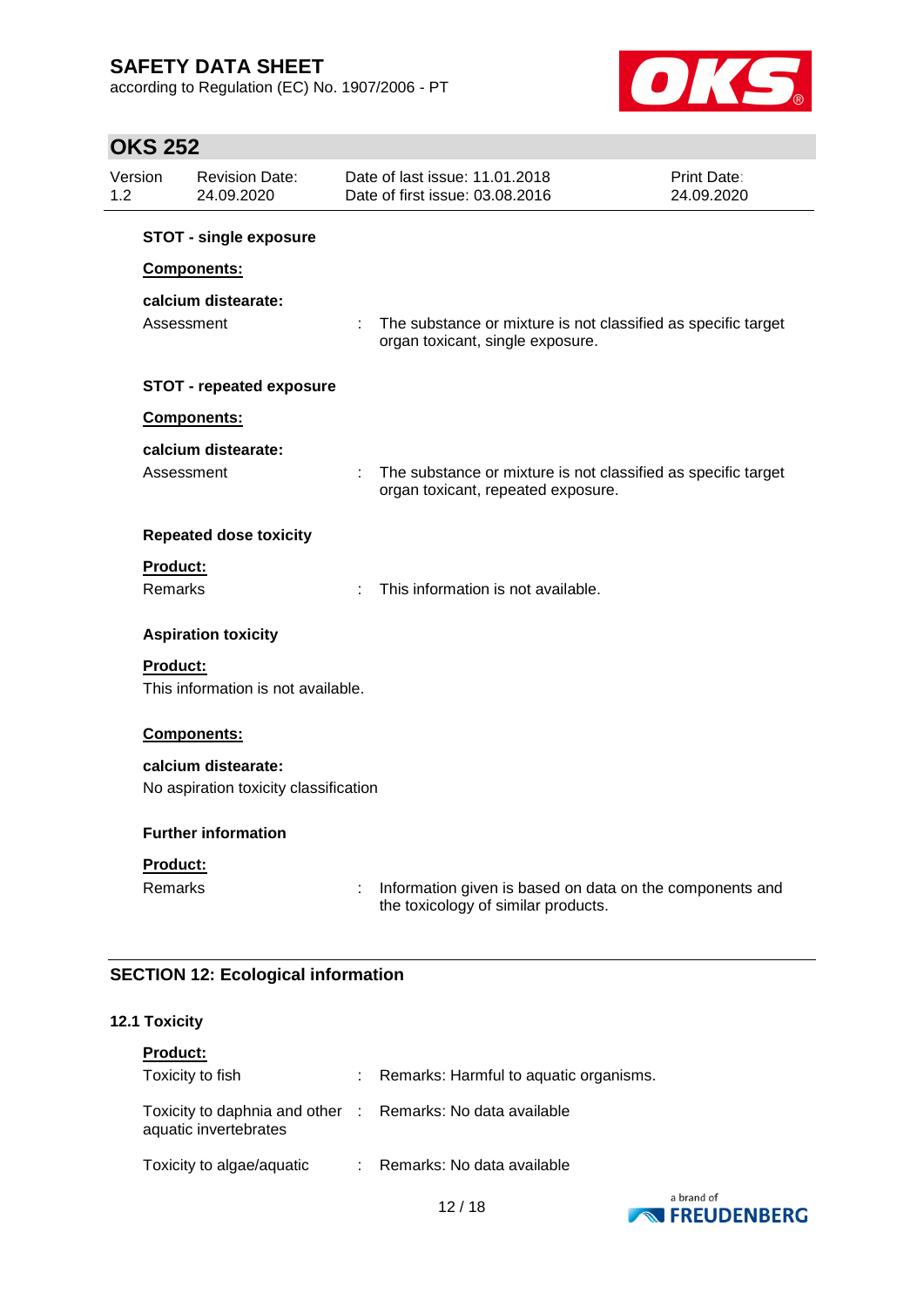according to Regulation (EC) No. 1907/2006 - PT



# **OKS 252**

| 1.2 | Version         | <b>Revision Date:</b><br>24.09.2020                      |   | Date of last issue: 11.01.2018<br>Date of first issue: 03.08.2016                                                                                                   | Print Date:<br>24.09.2020 |
|-----|-----------------|----------------------------------------------------------|---|---------------------------------------------------------------------------------------------------------------------------------------------------------------------|---------------------------|
|     | plants          |                                                          |   |                                                                                                                                                                     |                           |
|     |                 | Toxicity to microorganisms                               |   | Remarks: No data available                                                                                                                                          |                           |
|     |                 | <b>Components:</b>                                       |   |                                                                                                                                                                     |                           |
|     |                 | sodium benzoate:                                         |   |                                                                                                                                                                     |                           |
|     |                 | Toxicity to fish                                         |   | LC50 (Pimephales promelas (fathead minnow)): 484 mg/l<br>Exposure time: 96 h<br>Test Type: flow-through test                                                        |                           |
|     |                 | Toxicity to daphnia and other :<br>aquatic invertebrates |   | LC50 (Daphnia magna (Water flea)): 650 mg/l<br>Exposure time: 48 h                                                                                                  |                           |
|     | plants          | Toxicity to algae/aquatic                                |   | EC50 (Pseudokirchneriella subcapitata (microalgae)): > 30,5<br>mg/l<br>Exposure time: 72 h<br>Test Type: static test<br>Method: OECD Test Guideline 201<br>GLP: yes |                           |
|     |                 | calcium distearate:                                      |   |                                                                                                                                                                     |                           |
|     |                 | Toxicity to fish                                         |   | LC50 (Oryzias latipes (Orange-red killifish)): > 100 mg/l<br>Exposure time: 96 h<br>Test Type: static test<br>Method: OECD Test Guideline 203                       |                           |
|     |                 | Toxicity to daphnia and other :<br>aquatic invertebrates |   | EC50 (Daphnia magna (Water flea)): > 100 mg/l<br>Exposure time: 48 h<br>Test Type: static test                                                                      |                           |
|     | plants          | Toxicity to algae/aquatic                                | ÷ | ErC50 (Pseudokirchneriella subcapitata (green algae)): > 100<br>mg/l<br>Exposure time: 72 h<br>Test Type: static test                                               |                           |
|     |                 | 12.2 Persistence and degradability                       |   |                                                                                                                                                                     |                           |
|     | <b>Product:</b> |                                                          |   |                                                                                                                                                                     |                           |

| Biodegradability                                                | Remarks: No data available |
|-----------------------------------------------------------------|----------------------------|
| Physico-chemical removabil- : Remarks: No data available<br>itv |                            |

### **Components:**

## **sodium benzoate:**

| <b>Biodegradability</b> |  | Result: rapidly biodegradable |  |
|-------------------------|--|-------------------------------|--|
|-------------------------|--|-------------------------------|--|

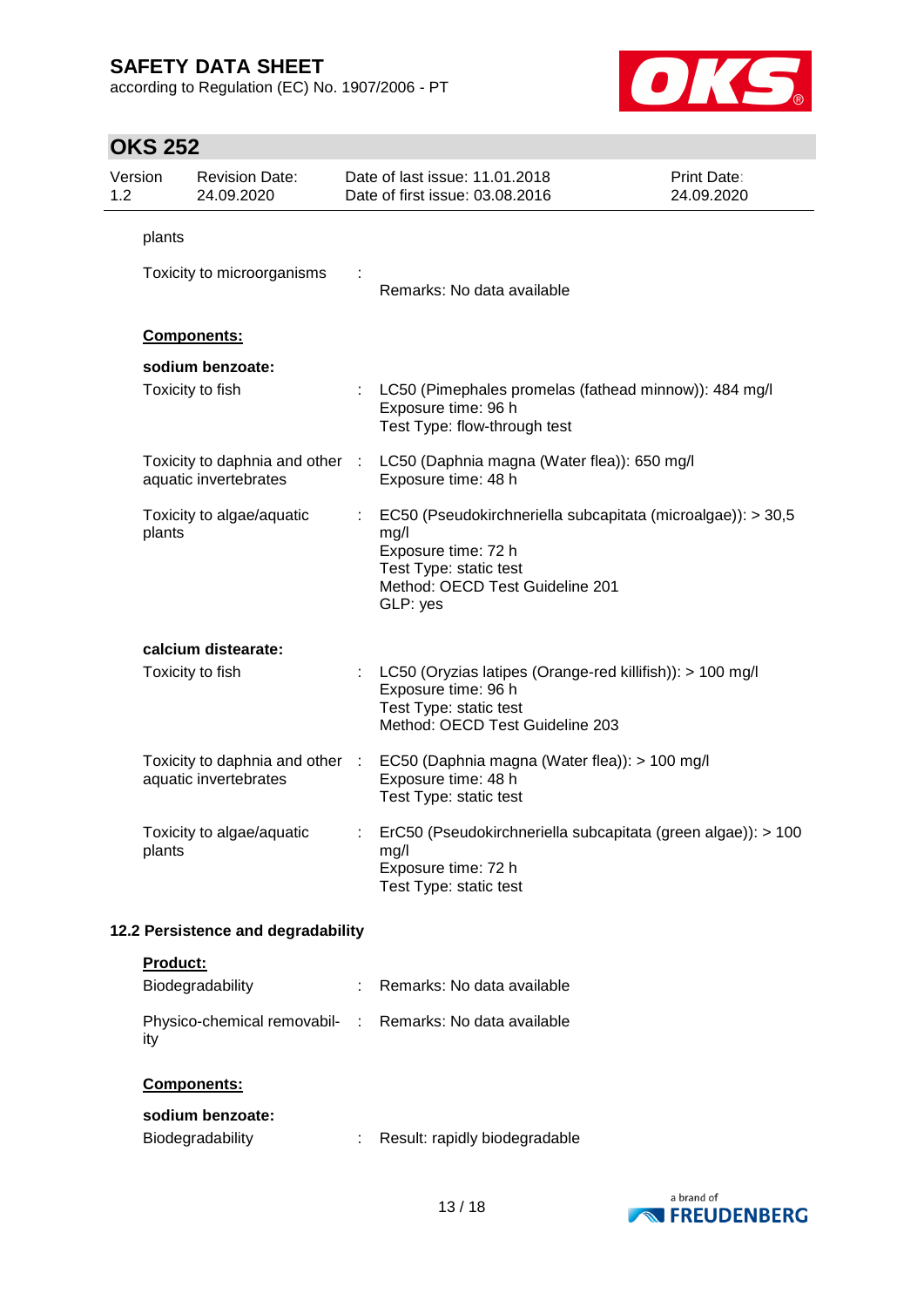according to Regulation (EC) No. 1907/2006 - PT



| 1.2 | Version         | <b>Revision Date:</b><br>24.09.2020                |   | Date of last issue: 11.01.2018<br>Date of first issue: 03.08.2016                                                                                                                                                       | Print Date:<br>24.09.2020 |
|-----|-----------------|----------------------------------------------------|---|-------------------------------------------------------------------------------------------------------------------------------------------------------------------------------------------------------------------------|---------------------------|
|     |                 | calcium distearate:                                |   |                                                                                                                                                                                                                         |                           |
|     |                 | Biodegradability                                   |   | Test Type: aerobic<br>Result: Readily biodegradable.<br>Biodegradation: 95 %<br>Exposure time: 28 d<br>Method: OECD Test Guideline 301D                                                                                 |                           |
|     |                 | 12.3 Bioaccumulative potential                     |   |                                                                                                                                                                                                                         |                           |
|     | Product:        |                                                    |   |                                                                                                                                                                                                                         |                           |
|     |                 | <b>Bioaccumulation</b>                             |   | Remarks: This mixture contains no substance considered to<br>be persistent, bioaccumulating and toxic (PBT).<br>This mixture contains no substance considered to be very<br>persistent and very bioaccumulating (vPvB). |                           |
|     |                 | <b>Components:</b>                                 |   |                                                                                                                                                                                                                         |                           |
|     |                 | sodium benzoate:                                   |   |                                                                                                                                                                                                                         |                           |
|     | octanol/water   | Partition coefficient: n-                          | ÷ | log Pow: 1,88                                                                                                                                                                                                           |                           |
|     |                 | calcium distearate:                                |   |                                                                                                                                                                                                                         |                           |
|     | octanol/water   | Partition coefficient: n-                          |   | log Pow: 14,34                                                                                                                                                                                                          |                           |
|     |                 | 12.4 Mobility in soil                              |   |                                                                                                                                                                                                                         |                           |
|     | <b>Product:</b> |                                                    |   |                                                                                                                                                                                                                         |                           |
|     | Mobility        |                                                    | ÷ | Remarks: No data available                                                                                                                                                                                              |                           |
|     |                 | Distribution among environ-<br>mental compartments |   | Remarks: No data available                                                                                                                                                                                              |                           |
|     |                 | 12.5 Results of PBT and vPvB assessment            |   |                                                                                                                                                                                                                         |                           |
|     | Product:        |                                                    |   |                                                                                                                                                                                                                         |                           |
|     | Assessment      |                                                    |   | This substance/mixture contains no components considered<br>to be either persistent, bioaccumulative and toxic (PBT), or<br>very persistent and very bioaccumulative (vPvB) at levels of<br>0.1% or higher              |                           |
|     |                 | Components:                                        |   |                                                                                                                                                                                                                         |                           |
|     |                 | sodium benzoate:                                   |   |                                                                                                                                                                                                                         |                           |
|     | Assessment      |                                                    |   | Non-classified PBT substance. Non-classified vPvB sub-<br>stance.                                                                                                                                                       |                           |
|     |                 | calcium distearate:                                |   |                                                                                                                                                                                                                         |                           |

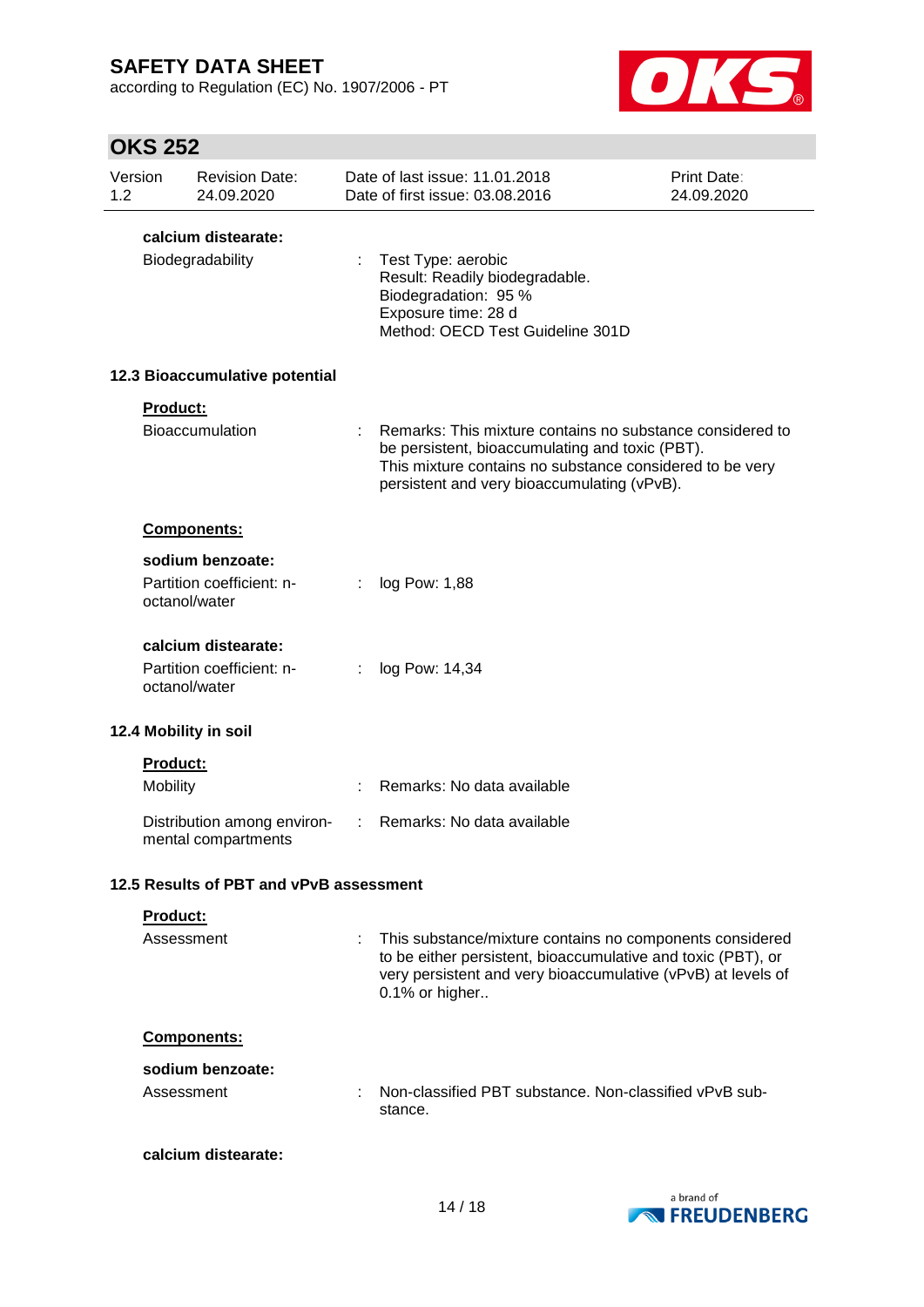according to Regulation (EC) No. 1907/2006 - PT



# **OKS 252**

| Version<br>1.2  | <b>Revision Date:</b><br>24.09.2020 | Date of last issue: 11.01.2018<br>Print Date:<br>Date of first issue: 03.08.2016<br>24.09.2020 |                                                                   |  |  |  |
|-----------------|-------------------------------------|------------------------------------------------------------------------------------------------|-------------------------------------------------------------------|--|--|--|
| Assessment      |                                     | ÷                                                                                              | Non-classified vPvB substance. Non-classified PBT sub-<br>stance. |  |  |  |
|                 | 12.6 Other adverse effects          |                                                                                                |                                                                   |  |  |  |
| <b>Product:</b> |                                     |                                                                                                |                                                                   |  |  |  |
| mation          | Additional ecological infor-        |                                                                                                | : No information on ecology is available.                         |  |  |  |

### **SECTION 13: Disposal considerations**

| 13.1 Waste treatment methods |   |                                                                                                                                                                                                                    |
|------------------------------|---|--------------------------------------------------------------------------------------------------------------------------------------------------------------------------------------------------------------------|
| Product                      |   | The product should not be allowed to enter drains, water<br>courses or the soil.<br>Do not dispose of with domestic refuse.<br>Dispose of as hazardous waste in compliance with local and<br>national regulations. |
|                              |   | Waste codes should be assigned by the user based on the<br>application for which the product was used.                                                                                                             |
| Contaminated packaging       | ÷ | Packaging that is not properly emptied must be disposed of as<br>the unused product.<br>Dispose of waste product or used containers according to<br>local regulations.                                             |
|                              |   | The following Waste Codes are only suggestions:                                                                                                                                                                    |
| Waste Code                   |   | used product, unused product<br>12 01 12*, spent waxes and fats                                                                                                                                                    |
|                              |   | uncleaned packagings<br>15 01 10, packaging containing residues of or contaminated<br>by hazardous substances                                                                                                      |

### **SECTION 14: Transport information**

| 14.1 UN number               |                                     |
|------------------------------|-------------------------------------|
| ADR                          | : Not regulated as a dangerous good |
| <b>IMDG</b>                  | Not regulated as a dangerous good   |
| <b>IATA</b>                  | Not regulated as a dangerous good   |
| 14.2 UN proper shipping name |                                     |
| ADR                          | Not regulated as a dangerous good   |

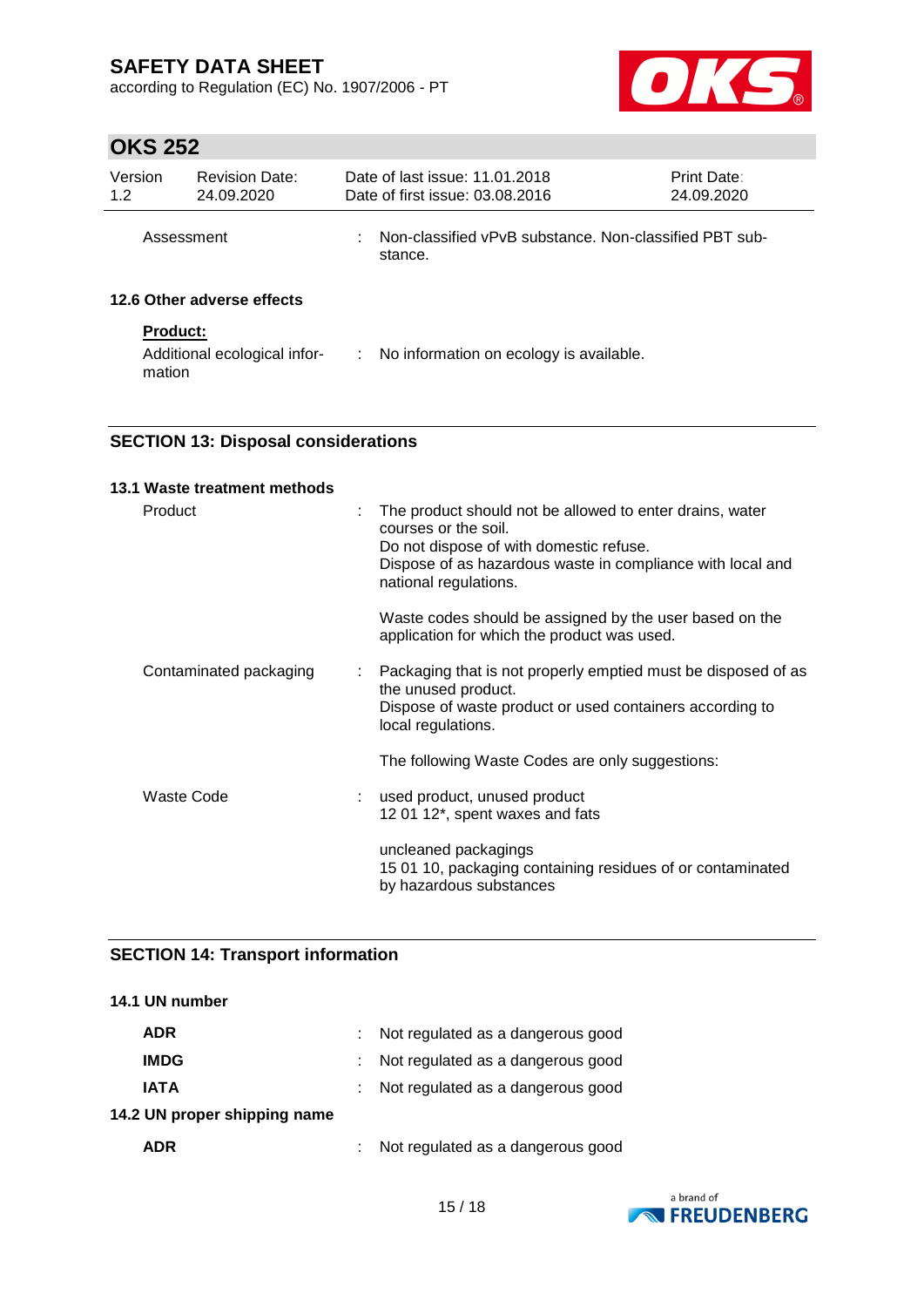according to Regulation (EC) No. 1907/2006 - PT



# **OKS 252**

| Version<br>1.2 | <b>Revision Date:</b><br>24.09.2020                 |  | Date of last issue: 11.01.2018<br>Date of first issue: 03.08.2016       | <b>Print Date:</b><br>24.09.2020 |
|----------------|-----------------------------------------------------|--|-------------------------------------------------------------------------|----------------------------------|
|                |                                                     |  |                                                                         |                                  |
|                | <b>IMDG</b>                                         |  | Not regulated as a dangerous good                                       |                                  |
|                | <b>IATA</b>                                         |  | Not regulated as a dangerous good                                       |                                  |
|                | 14.3 Transport hazard class(es)                     |  |                                                                         |                                  |
|                | <b>ADR</b>                                          |  | Not regulated as a dangerous good                                       |                                  |
|                | <b>IMDG</b>                                         |  | Not regulated as a dangerous good                                       |                                  |
|                | <b>IATA</b>                                         |  | Not regulated as a dangerous good                                       |                                  |
|                | 14.4 Packing group                                  |  |                                                                         |                                  |
|                | <b>ADR</b>                                          |  | Not regulated as a dangerous good                                       |                                  |
|                | <b>IMDG</b>                                         |  | Not regulated as a dangerous good                                       |                                  |
|                | <b>IATA (Cargo)</b>                                 |  | Not regulated as a dangerous good                                       |                                  |
|                | <b>IATA (Passenger)</b>                             |  | Not regulated as a dangerous good                                       |                                  |
|                | <b>14.5 Environmental hazards</b>                   |  |                                                                         |                                  |
|                | <b>ADR</b>                                          |  | Not regulated as a dangerous good                                       |                                  |
|                | <b>IMDG</b>                                         |  | Not regulated as a dangerous good                                       |                                  |
|                | <b>IATA (Passenger)</b>                             |  | Not regulated as a dangerous good                                       |                                  |
|                | <b>IATA (Cargo)</b>                                 |  | Not regulated as a dangerous good                                       |                                  |
|                | 14.6 Special precautions for user<br>Not applicable |  |                                                                         |                                  |
|                |                                                     |  | 14.7 Transport in bulk according to Annex II of Marpol and the IBC Code |                                  |
|                | Remarks                                             |  | Not applicable for product as supplied.                                 |                                  |

### **SECTION 15: Regulatory information**

### **15.1 Safety, health and environmental regulations/legislation specific for the substance or mixture**

| REACH - Candidate List of Substances of Very High<br>Concern for Authorisation (Article 59).                 |    | : This product does not contain sub-<br>stances of very high concern (Regu-<br>lation (EC) No 1907/2006 (REACH),<br>Article 57). |
|--------------------------------------------------------------------------------------------------------------|----|----------------------------------------------------------------------------------------------------------------------------------|
| REACH - List of substances subject to authorisation<br>(Annex XIV)                                           |    | Not applicable                                                                                                                   |
| Regulation (EC) No 1005/2009 on substances that de-<br>plete the ozone layer                                 | ÷. | Not applicable                                                                                                                   |
| Regulation (EU) 2019/1021 on persistent organic pollu-<br>tants (recast)                                     | ÷. | Not applicable                                                                                                                   |
| Regulation (EC) No 649/2012 of the European Parlia-<br>ment and the Council concerning the export and import | ÷. | Not applicable                                                                                                                   |

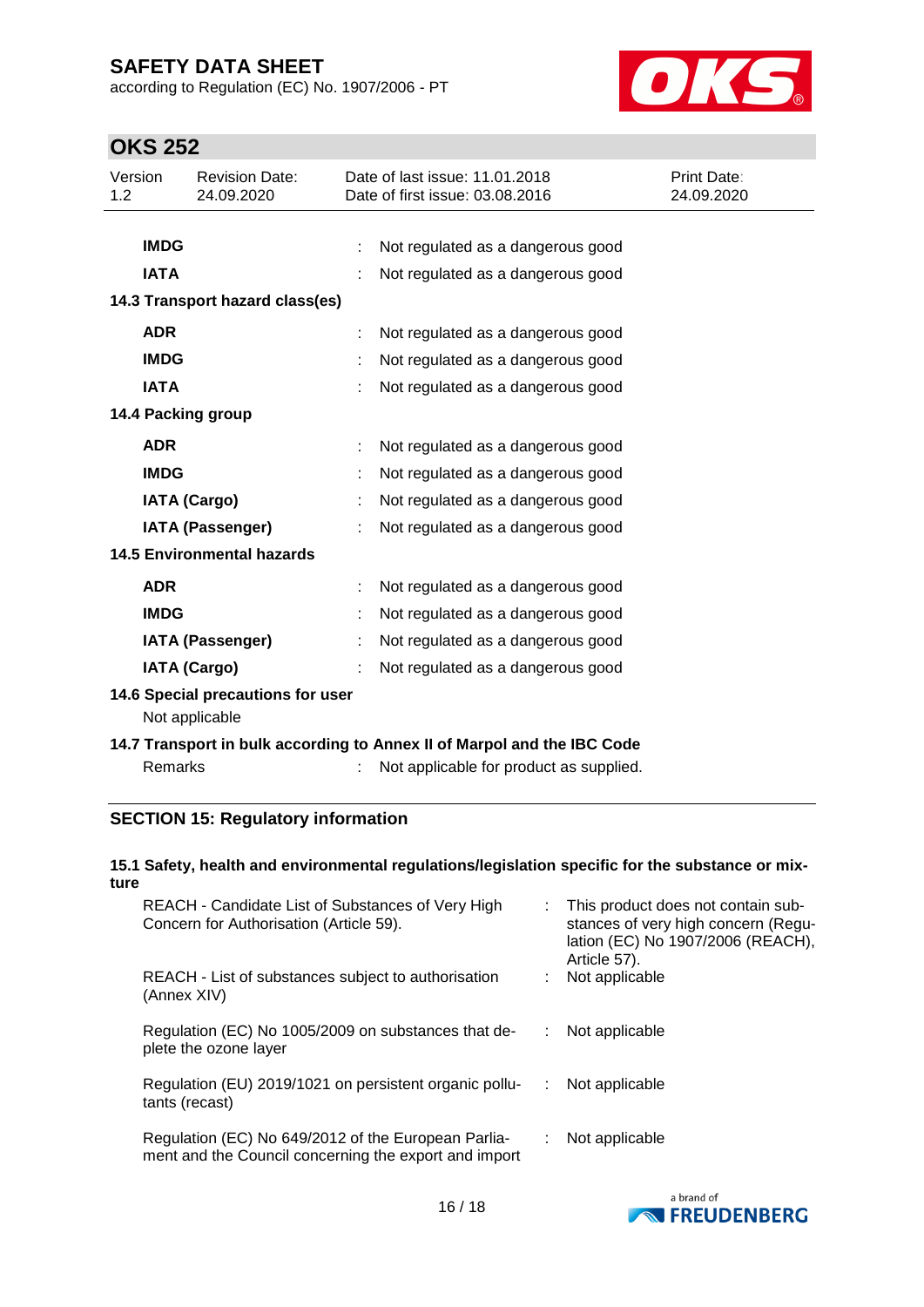according to Regulation (EC) No. 1907/2006 - PT



# **OKS 252**

| Version<br>1.2                                                                                                                                                               | <b>Revision Date:</b><br>24.09.2020 | Date of last issue: 11.01.2018<br>Date of first issue: 03.08.2016 | <b>Print Date:</b><br>24.09.2020                                                                                  |  |  |  |  |  |
|------------------------------------------------------------------------------------------------------------------------------------------------------------------------------|-------------------------------------|-------------------------------------------------------------------|-------------------------------------------------------------------------------------------------------------------|--|--|--|--|--|
|                                                                                                                                                                              | of dangerous chemicals              |                                                                   |                                                                                                                   |  |  |  |  |  |
| REACH - Restrictions on the manufacture, placing on<br>Not applicable<br>the market and use of certain dangerous substances,<br>preparations and articles (Annex XVII)       |                                     |                                                                   |                                                                                                                   |  |  |  |  |  |
| Seveso III: Directive 2012/18/EU of the European Parliament and of the Council on the control of<br>major-accident hazards involving dangerous substances.<br>Not applicable |                                     |                                                                   |                                                                                                                   |  |  |  |  |  |
|                                                                                                                                                                              | Volatile organic compounds          | Volatile organic compounds (VOC) content: 0,9 %                   | Directive 2010/75/EU of 24 November 2010 on industrial<br>emissions (integrated pollution prevention and control) |  |  |  |  |  |
|                                                                                                                                                                              |                                     |                                                                   |                                                                                                                   |  |  |  |  |  |

### **15.2 Chemical safety assessment**

This information is not available.

### **SECTION 16: Other information**

# **Full text of H-Statements** H319 : Causes serious eye irritation. **Full text of other abbreviations**

| PT OEL          | : Portugal. Security and Health at the Workplace - Occupational |
|-----------------|-----------------------------------------------------------------|
|                 | exposure limits of chemical agents                              |
| PT OEL / VLE-MP | Time Weighted Average                                           |

ADN - European Agreement concerning the International Carriage of Dangerous Goods by Inland Waterways; ADR - European Agreement concerning the International Carriage of Dangerous Goods by Road; AICS - Australian Inventory of Chemical Substances; ASTM - American Society for the Testing of Materials; bw - Body weight; CLP - Classification Labelling Packaging Regulation; Regulation (EC) No 1272/2008; CMR - Carcinogen, Mutagen or Reproductive Toxicant; DIN - Standard of the German Institute for Standardisation; DSL - Domestic Substances List (Canada); ECHA - European Chemicals Agency; EC-Number - European Community number; ECx - Concentration associated with x% response; ELx - Loading rate associated with x% response; EmS - Emergency Schedule; ENCS - Existing and New Chemical Substances (Japan); ErCx - Concentration associated with x% growth rate response; GHS - Globally Harmonized System; GLP - Good Laboratory Practice; IARC - International Agency for Research on Cancer; IATA - International Air Transport Association; IBC - International Code for the Construction and Equipment of Ships carrying Dangerous Chemicals in Bulk; IC50 - Half maximal inhibitory concentration; ICAO - International Civil Aviation Organization; IECSC - Inventory of Existing Chemical Substances in China; IMDG - International Maritime Dangerous Goods; IMO - International Maritime Organization; ISHL - Industrial Safety and Health Law (Japan); ISO - International Organisation for Standardization; KECI - Korea Existing Chemicals Inventory; LC50 - Lethal Concentration to 50 % of a test population; LD50 - Lethal Dose to 50% of a test population (Median Lethal Dose); MARPOL - International Convention for the Prevention of Pollution from Ships; n.o.s. - Not Otherwise Specified; NO(A)EC - No Observed (Adverse) Effect Concentration; NO(A)EL - No Observed (Adverse) Effect Level; NOELR - No Observable Effect Loading Rate; NZIoC - New